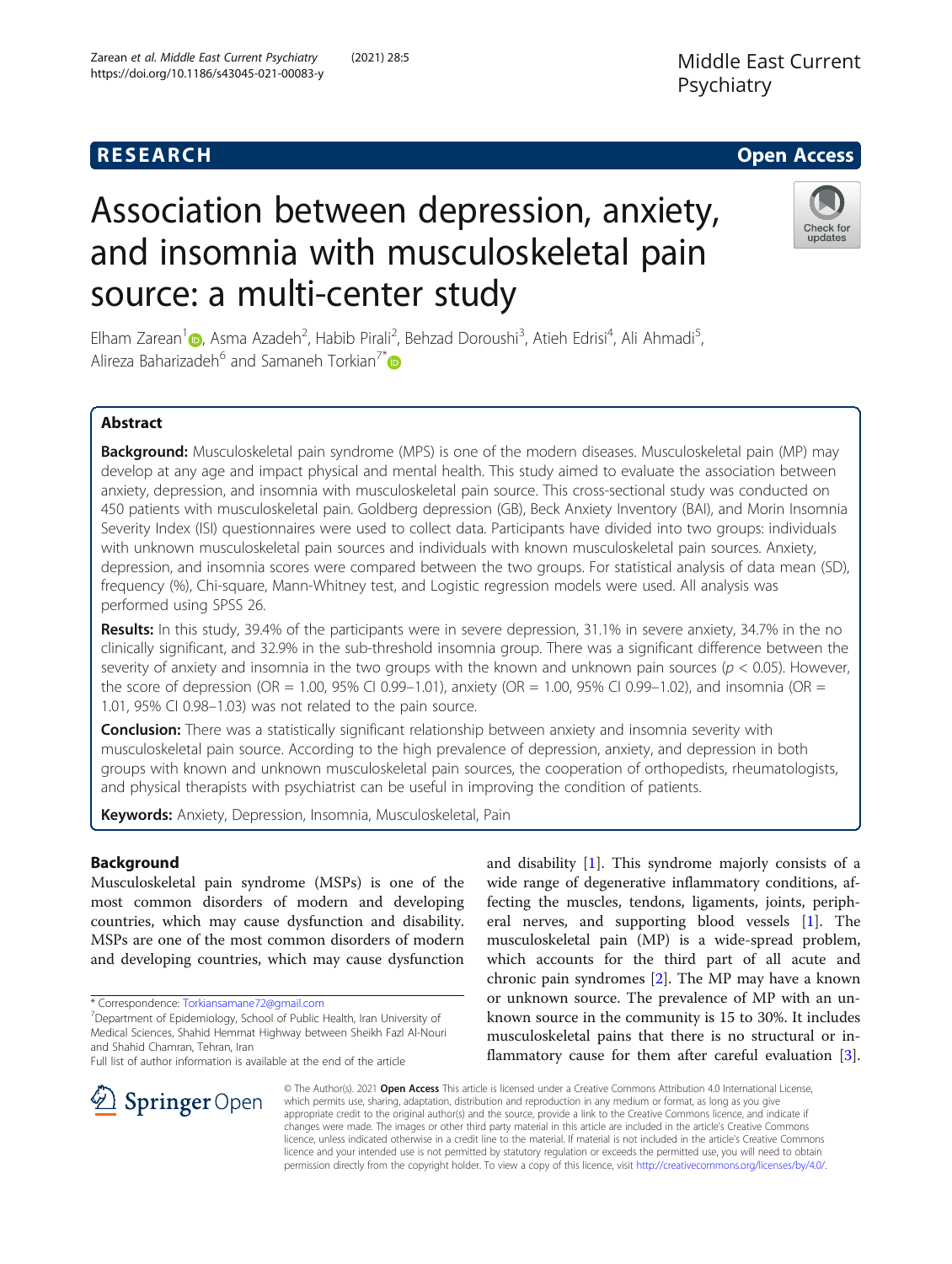<span id="page-1-0"></span>

| Table 1 The situation of depression, anxiety, and insomnia in the demographic subgroups ( $n = 450$ )<br>Variables | N (%)                | Depression                                                                          |                         |                   |                           |                     |                               |            | Anxiety                 |                          |            |                          |            | Insomnia                        |                         |                      |                           |             |
|--------------------------------------------------------------------------------------------------------------------|----------------------|-------------------------------------------------------------------------------------|-------------------------|-------------------|---------------------------|---------------------|-------------------------------|------------|-------------------------|--------------------------|------------|--------------------------|------------|---------------------------------|-------------------------|----------------------|---------------------------|-------------|
|                                                                                                                    |                      | ş                                                                                   | Mild                    | <b>Borderline</b> | moderate<br>Mild-         | Moderate-<br>severe | Severe                        | p<br>value | $\frac{6}{2}$           | Mild                     | Moderate   | Severe                   | value<br>p | dinically<br>$\hat{\mathbf{z}}$ | threshold<br><b>Sub</b> | Moderate<br>severity | Severe                    | value*<br>p |
| Overall                                                                                                            | $450$<br>(100)       | $rac{1}{4}$                                                                         | 53<br>(11.8)            | 25 (5.6)          | 94 (20.9)                 | 80 (17.8)           | 157<br>(34.9)                 |            | 89<br>(19.8)            | $102$<br>(22.7)          | 119 (26.4) | (31.1)<br>140            |            | $156$<br>(34.7)                 | 148 (32.9)              | 99 (22.0)            | 46<br>(10.2)              |             |
| Gender                                                                                                             |                      |                                                                                     |                         |                   |                           |                     |                               |            |                         |                          |            |                          |            |                                 |                         |                      |                           |             |
| Male                                                                                                               | $213$<br>(47.3)      | $\frac{23}{(10.8)}$                                                                 | $\frac{23}{(10.8)}$     | 15(7.0)           | (20.7)<br>$\overline{4}$  | 43 (20.2)           | (30.5)<br>65                  | 0.240      | (23.0)<br>$\frac{6}{4}$ | (20.2)<br>$\frac{4}{3}$  | 67 (31.4)  | (25.4)<br>54             | 0.010      | 81 (38.1)                       | 65 (30.5)               | 51 (23.9)            | (7.5)<br>$\frac{1}{2}$    | 0.153       |
| Female                                                                                                             | 237<br>(52.7)        |                                                                                     | $\frac{30}{(12.7)}$     | 10(4.2)           | 50(21.1)                  | 37 (15.6)           | 92<br>(38.8)                  |            | (16.9)<br>$rac{1}{4}$   | 59<br>(24.9)             | 52 (21.9)  | 86<br>(36.3)             |            | 76 (32.1)                       | 83 (35.0)               | 48 (20.3)            | $30$<br>(12.7)            |             |
| Having car                                                                                                         |                      |                                                                                     |                         |                   |                           |                     |                               |            |                         |                          |            |                          |            |                                 |                         |                      |                           |             |
| $\stackrel{\circ}{\geq}$                                                                                           | 237<br>(52.7)        | 23<br>(9.7)                                                                         | $29$<br>(12.2)          | 12(5.1)           | 47 (19.8)                 | 41 (17.3)           | 85<br>(35.9)                  | 965        | (22.1)                  | (21.1)<br>45             | 57 (26.8)  | (30.0)<br>64             | 0.647      | 85 (35.9)                       | 91 (38.4)               | 40 (16.9)            | (8.9)<br>$\overline{z}$   | 0.009       |
| Yes                                                                                                                | $213$<br>(47.3)      | $\frac{18}{(8.5)}$                                                                  | $\frac{24}{(11.3)}$     | 13(6.1)           | 47 (22.1)                 | 39 (18.3)           | $72$<br>(33.8)                |            | (17.6)<br>42            | (24.1)<br>57             | 62 (26.2)  | (32.1)<br>76             |            | 72 (33.8)                       | 57 (26.8)               | 59 (27.7)            | (11.7)<br>25              |             |
| Home                                                                                                               |                      |                                                                                     |                         |                   |                           |                     |                               |            |                         |                          |            |                          |            |                                 |                         |                      |                           |             |
| Rental                                                                                                             | 231<br>(51.5)        | $\overset{\text{\normalsize{[0,0]}}}{=}\overset{\text{\normalsize{[0,0]}}}{=}\quad$ | 29<br>(12.6)            | 15 (6.5)          | 36 (15.6)                 | 41 (17.7)           | (39.4)<br>$\overline{\sigma}$ | 0.061      | (16.5)<br>38            | (22.9)<br>53             | 61 (26.4)  | (34.2)<br>79             | 0.248      | 78 (33.8)                       | 84 (36.3)               | 43 (18.6)            | (11.3)<br>$\frac{8}{2}$   | 0.220       |
| Private                                                                                                            | $219$<br>(48.7)      | $\frac{22}{(10.0)}$                                                                 | $^{24}$ (11.0)          | 10(4.6)           | 58 (26.5)                 | 39 (17.8)           | 66<br>(30.1)                  |            | (23.2)<br>51            | (22.4)<br>$\overline{Q}$ | 58 (26.5)  | (27.9)<br>$\overline{6}$ |            | 78 (35.6)                       | 65 (29.7)               | 56 (25.6)            | $\frac{20}{(9.1)}$        |             |
| Having personal Internet                                                                                           |                      |                                                                                     |                         |                   |                           |                     |                               |            |                         |                          |            |                          |            |                                 |                         |                      |                           |             |
| $\frac{1}{2}$                                                                                                      | 244<br>(54.2)        | 23<br>(9.4)                                                                         | $\frac{31}{(12.7)}$     | 10(4.1)           | (22.1)<br>54              | 40 (16.4)           | 86<br>(35.2)                  | 0.628      | (22.3)<br>$\frac{4}{6}$ | (24.3)<br>50             | 59 (28.6)  | 51<br>(24.8)             | 0.063      | 83 (34.0)                       | 86 (35.2)               | 45 (18.4)            | $\frac{30}{(12.3)}$       | 0.099       |
| Yes                                                                                                                | (45.8)<br>206        | $\overset{\text{\tiny{(8)}}}{\approx}$                                              | $\frac{22}{(10.7)}$     | 15(7.3)           | 40 (19.4)                 | 40 (19.4)           | 71<br>(34.5)                  |            | (17.6)<br>43            | (21.3)<br>52             | 60 (24.6)  | (36.5)<br>$88$           |            | 74 (35.9)                       | 62 (30.1)               | 54 (26.2)            | $(7.8)$<br>$\frac{1}{2}$  |             |
| Income (million toman)                                                                                             |                      |                                                                                     |                         |                   |                           |                     |                               |            |                         |                          |            |                          |            |                                 |                         |                      |                           |             |
| $\vee$                                                                                                             | $211$<br>(47.9)      | $\frac{21}{(10.0)}$                                                                 | $24$<br>(11.4)          | 14(6.6)           | (17.5)<br>$\overline{57}$ | 36 (17.1)           | (37.4)<br>79                  | 0.777      | (19.0)<br>$\frac{1}{2}$ | (15.6)<br>33             | 69 (32.7)  | (32.7)<br>69             | 10000      | 78 (37.0)                       | 59 (28.0)               | 45 (21.3)            | (13.7)<br>29              | 0.118       |
| $\sqrt{1}$                                                                                                         | $196$<br>(43.6)      | $\frac{17}{(8.7)}$                                                                  | 25<br>(12.8)            | 8(4.1)            | 44 (22.4)                 | 37 (18.9)           | 35<br>(33.2)                  |            | (16.8)<br>33            | (29.1)<br>57             | 43 (21.9)  | 63<br>(32.1)             |            | 62 (31.6)                       | 76 (38.8)               | 43 (21.9)            | (7.7)<br>$\overline{5}$   |             |
| $\stackrel{\sim}{\wedge}$                                                                                          | (9.6)<br>43          | $(7.0)$                                                                             | (9.3)                   | 3(7.0)            | (30.2)<br>$\frac{1}{2}$   | 7(16.3)             | (30.2)<br>$\frac{1}{2}$       |            | (37.2)<br>$\frac{6}{2}$ | (27.9)<br>$\overline{C}$ | 7(16.3)    | (18.6)<br>$\infty$       |            | 17 (39.5)                       | 13 (30.2)               | 11 (25.6)            | 2(4.7)                    |             |
| do                                                                                                                 |                      |                                                                                     |                         |                   |                           |                     |                               |            |                         |                          |            |                          |            |                                 |                         |                      |                           |             |
| Unemployed/<br>Housewife                                                                                           | $\frac{185}{(41.1)}$ | $\begin{array}{c} 15 \\ 20 \\ 15 \end{array}$                                       | 24<br>(13.0)            | 6(3.2)            | 43 (23.2)                 | 29 (15.7)           | (36.8)<br>68                  | 0.001      | (18.9)<br>35            | (21.1)<br>39             | 46 (24.9)  | (35.1)<br>65             | 0.360      | (30.8)<br>57                    | 70 (37.8)               | 37 (20.0)            | (11.4)<br>$\overline{21}$ | 0.109       |
| Freelance job                                                                                                      | (9.6)<br>43          | $\begin{array}{c} 2 \\ 3.6 \end{array}$                                             | (68.8)<br>$\frac{4}{5}$ | 4(9.3)            | 6.3)<br>$\sum_{i=1}^{n}$  | 5(11.6)             | $25$<br>(58.1)                |            | (11.6)                  | (18.6)                   | 17 (39.5)  | $13$<br>(30.3)           |            | 13 (30.2)                       | 11 (25.6)               | 13 (30.2)            | (14.0)<br>$\circ$         |             |
| Employee                                                                                                           | 58<br>(12.9)         | (15.5)                                                                              | (12.1)                  | 4(6.9)            | 0.3)<br>$\frac{1}{6}$     | 10(17.2)            | 22<br>(37.9)                  |            | (17.2)<br>$\subseteq$   | (24.1)                   | 15 (25.9)  | $19$<br>(32.8)           |            | 18 (31.0)                       | 17(29.3)                | 14(24.1)             | 9<br>(155)                |             |

 $\geq$ È  $\frac{1}{\tau}$  $\frac{1}{2}$  $\cdot$ <sup>5</sup> - 4 ्रं  $\frac{1}{2}$ Ŕ ے<br>ج  $\cdot$ 手  $\overline{\mathbf{r}}$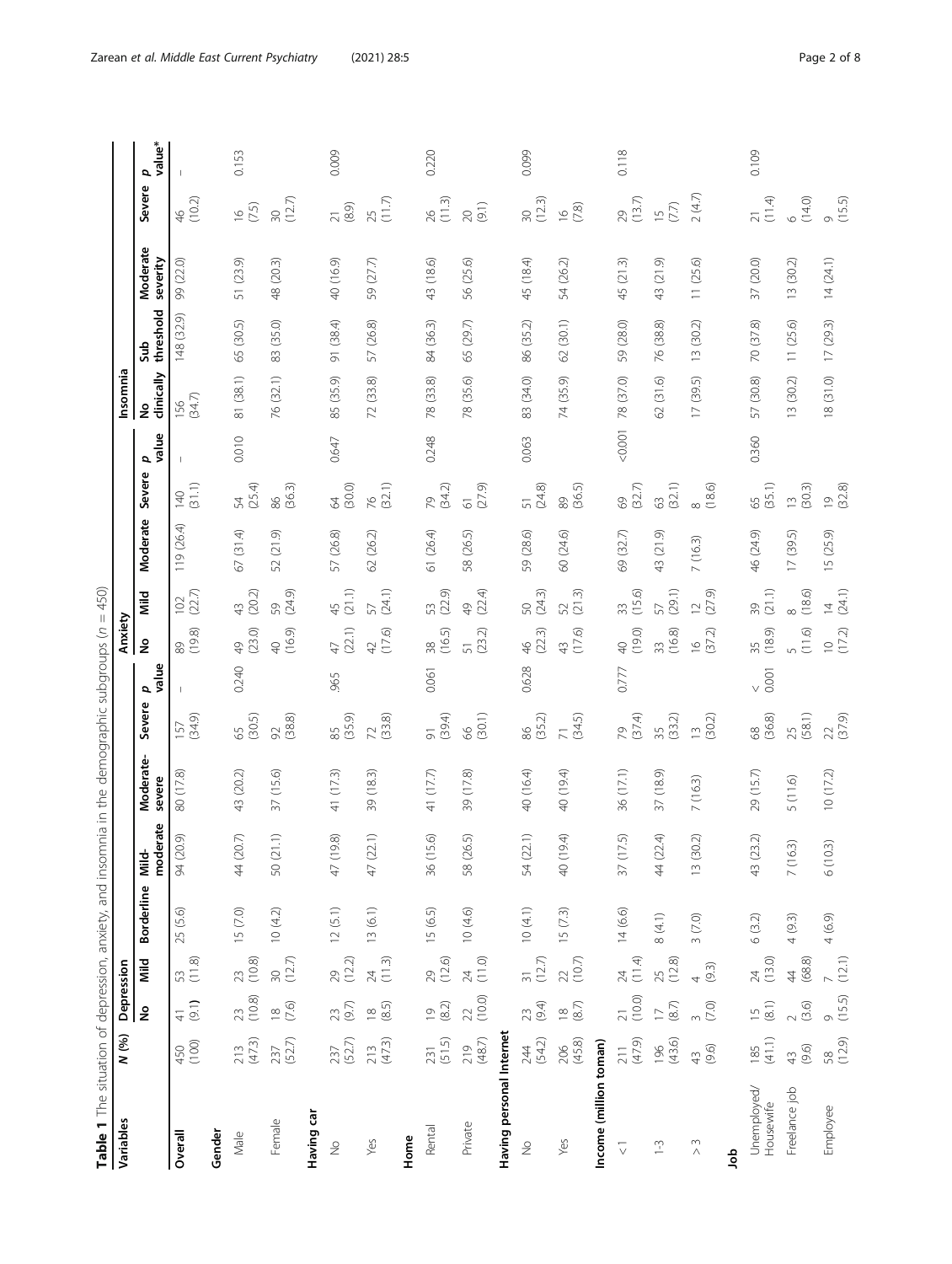| Table 1 The situation of depression, anxiety, and insomnia in the demographic subgroups ( $n = 450$ ) (Continued)<br>Variables | $N(96)$ Depression |                  |                   |                        |                 |                      |        | Anxiety |                   |                                      |                                                                                                | Insomnia |                                     |                                           |          |
|--------------------------------------------------------------------------------------------------------------------------------|--------------------|------------------|-------------------|------------------------|-----------------|----------------------|--------|---------|-------------------|--------------------------------------|------------------------------------------------------------------------------------------------|----------|-------------------------------------|-------------------------------------------|----------|
|                                                                                                                                |                    |                  |                   | No Mild Borderline Mil | moderate severe |                      |        |         |                   |                                      | Id- Moderate- Severe p No Mild Moderate Severe p No Sub Moderate<br>oderate severe value value |          | value clinically threshold severity |                                           | Severe p |
| Manual worker $42$ $4$ $3(7.1)$                                                                                                | (9.3)              | $(4.8)$ $(9.5)$  |                   |                        |                 | $(26.2)$ 10 $(23.8)$ | (28.6) |         | $(23.8)$ $(21.4)$ | $-10$ 9 9 9 14                       | (33.3)                                                                                         |          |                                     | $10(23.8)$ $16(38.1)$ $13(31.0)$ $3(7.1)$ |          |
| armer                                                                                                                          | (10.4)             | $\overline{a}$   | $(14.9)$ $(14.9)$ | $7 \quad 5(10.6)$      |                 | $(7.0)$ 11 $(23.4)$  | (19.1) |         | (19.1) (19.1)     | $17(36.2)$ 12                        | (25.6)                                                                                         |          | 24 (51.0) 13 (27.7) 7 (14.9)        |                                           | 3 (6.4)  |
| <b>Others</b>                                                                                                                  | (16.4)             | $(9.3)$ $(13.3)$ |                   | $7 \t10 \t3(4.0)$      |                 | $(25.3)$ 15 $(20.0)$ | (28.0) |         |                   | $20$ $23$ 15 (20.0)<br>(26.7) (30.7) | (22.6)<br>$\frac{1}{2}$                                                                        |          | 35 (46.7) 21 (28.0) 15 (20.0)       |                                           | 4(5.3)   |

\* Value <0.001 indicates a p-value equal to 0.000, which is highly significant \* Value <0.001 indicates a p-value equal to 0.000, which is highly significant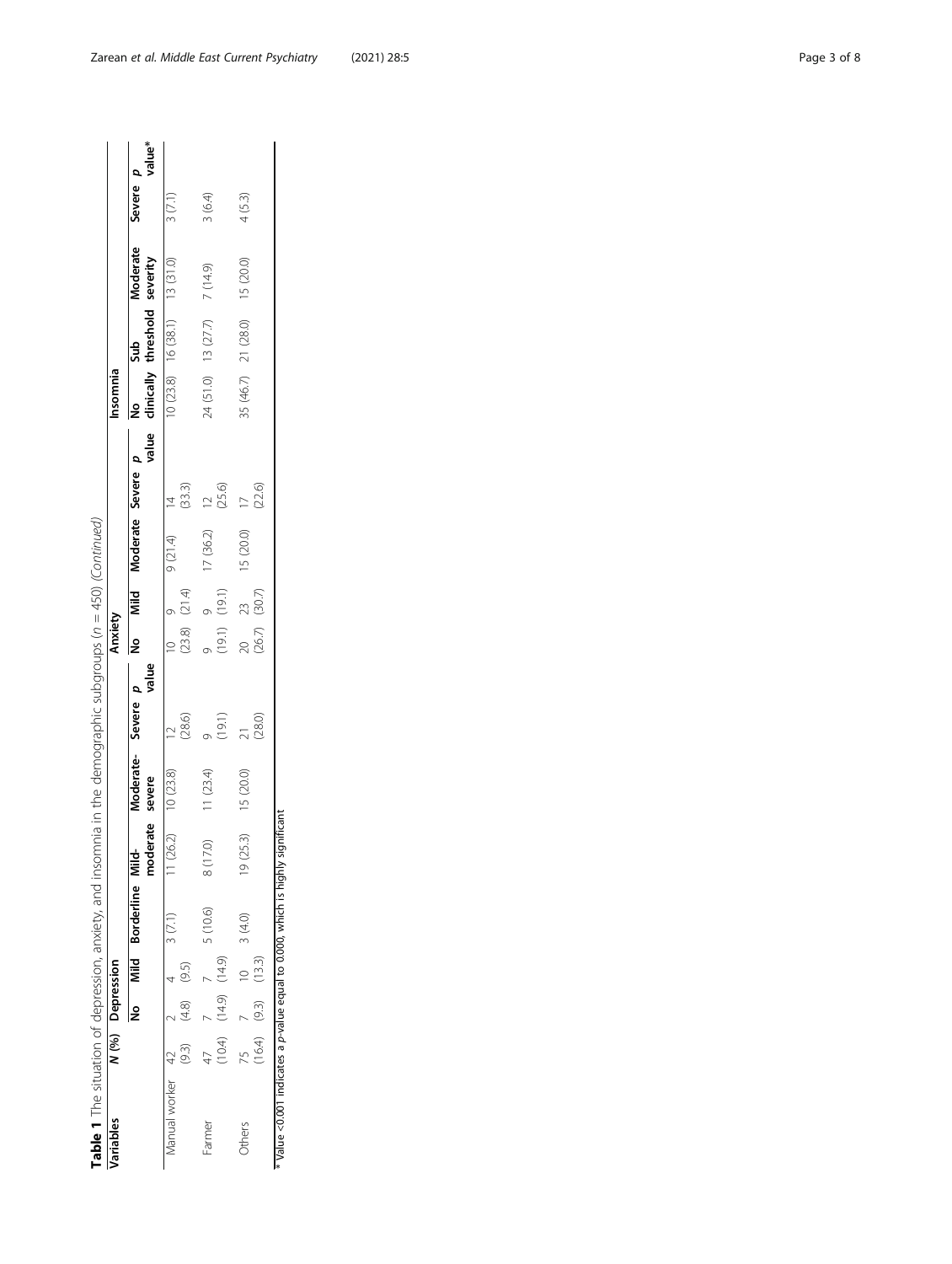<span id="page-3-0"></span>MP may develop at any age and result in considerable limitations in a motor activity and a remarkable decrease in the quality of life. Thus, MSP remains a pressing medical and social problem [\[2](#page-7-0)]. MP impacts on physical and mental health [[4](#page-7-0)]. The link between chronic pain and mental health has been recognized for a long time [[5\]](#page-7-0). Their association can acknowledge at a biological, psychological, and social level, as they thought to share common neural mechanisms interact in their development over time and have a bidirectional relationship with environmental factors (e.g., social support, workrelated factors) [\[6](#page-7-0), [7](#page-7-0)].

Psycho-social factors such as emotional and behavioral disorders have also been reported to be associated with MP [[8,](#page-7-0) [9](#page-7-0)]. The mechanisms underlying the association appear to be complex and multi-factorial [\[4](#page-7-0)]. Negative affect, anxiety, and depression are associated with lower pain thresholds in healthy individuals and exacerbated in chronic pain states, including musculoskeletal disorders [[10,](#page-7-0) [11](#page-7-0)]. Negative affect is major cause of disability and chronic musculoskeletal pain [[12\]](#page-7-0).

Pain and depressive disorders often present together. About half of pain patients fulfill the criteria for depression [[13\]](#page-7-0). When depression and pain co-occur, both disorders can have an additive adverse effect on health and its management. The pain can increase the complexity in the treatment of depression and interferes with recovery, while depression has a similar impact on the therapeutic response for the pain [[14](#page-7-0)]. Anxiety or depression seems to be associated with the development and maintenance of chronic musculoskeletal pain. They can also harm the outcomes of surgery or rehabilitation programs [[5\]](#page-7-0).

Musculoskeletal pain and insomnia have a reciprocal relationship. Each of these conditions increases the risk of the other, which may augment the burden on health and well-being [[15\]](#page-7-0). Musculoskeletal pain may result in sleep disruption. Pain can induce micro-arousal and increase wakefulness [\[4](#page-7-0)]. Insomnia frequently occurs in patients with chronic pain. The prevalence of this cooccurrence ranges between 50% and 88% [[16\]](#page-7-0). This study aimed to evaluate the association between anxiety, depression, and insomnia with musculoskeletal pain source (unknown pain source versus known pain source) in patients referred to orthopedic, rheumatology, and physical medicine clinics in Shahrekord.

# **Methods**

This cross-sectional study includes patients with pain referred to Shahrekord orthopedic, rheumatology, and physical medicine clinics during 2019. In total, 450 patients (150 cases from each clinic) recruited using a nonprobability sampling method. The sample size was calculated before the start of the study. With considered prevalence of mental health factors 50%, confidence level  $(95%) = 0.05$  and maximum error (d) = 0.05, the samples size required was 385. 15% of this sample size was added to it due to increased precision. In total, the minimum sample size required was 443. Before the assessment, all patients gave written their informed consent. Patients filled questionnaires anonymously. Inclusion criteria

Table 2 Comparison of depression, anxiety, and insomnia severity with the pain source

| <b>Variables</b>         |                   |            | Unknown musculoskeletal pain source ( $n = 286$ ) |           | Known musculoskeletal pain source ( $n = 168$ ) | P      |
|--------------------------|-------------------|------------|---------------------------------------------------|-----------|-------------------------------------------------|--------|
|                          |                   | N(%        | Mean (SD)                                         | N(%       | Mean (SD)                                       | value* |
| Depression               | <b>No</b>         | 25(8.7)    | $39.99 \pm 22.00$                                 | 16(9.8)   | $42.75 \pm 25.08$                               | 0.116  |
|                          | Mild              | 30(10.5)   |                                                   | 23 (14.0) |                                                 |        |
|                          | Borderline        | 19(6.6)    |                                                   | 6(3.7)    |                                                 |        |
|                          | Mild-moderate     | 62(21.7)   |                                                   | 32 (19.5) |                                                 |        |
|                          | Moderate-severe   | 59 (20.6)  |                                                   | 21(12.8)  |                                                 |        |
|                          | Severe            | 91 (31.8)  |                                                   | 66 (40.2) |                                                 |        |
| Anxiety                  | No                | 58 (20.2)  | $19.02 \pm 12.98$                                 | 31 (18.9) | $20.87 \pm 14.31$                               | 0.028  |
|                          | Mild              | 60 (21.0)  |                                                   | 42 (25.6) |                                                 |        |
|                          | Moderate          | 88 (30.8)  |                                                   | 31 (18.9) |                                                 |        |
|                          | Severe            | 80 (28.0)  |                                                   | 60(36.6)  |                                                 |        |
| Insomnia                 | No clinically     | 103 (36.0) | $11.19 \pm 6.94$                                  | 53 (32.3) | $11.75 \pm 7.52$                                | 0.002  |
|                          | Sub threshold     | 87 (30.4)  |                                                   | 61(37.2)  |                                                 |        |
|                          | Moderate severity | 75 (26.2)  |                                                   | 24 (14.6) |                                                 |        |
|                          | Severe            | 21(7.3)    |                                                   | 25(15.2)  |                                                 |        |
| $\mathbf{v}$<br>$\cdots$ |                   |            |                                                   |           |                                                 |        |

\*Pearson chi-square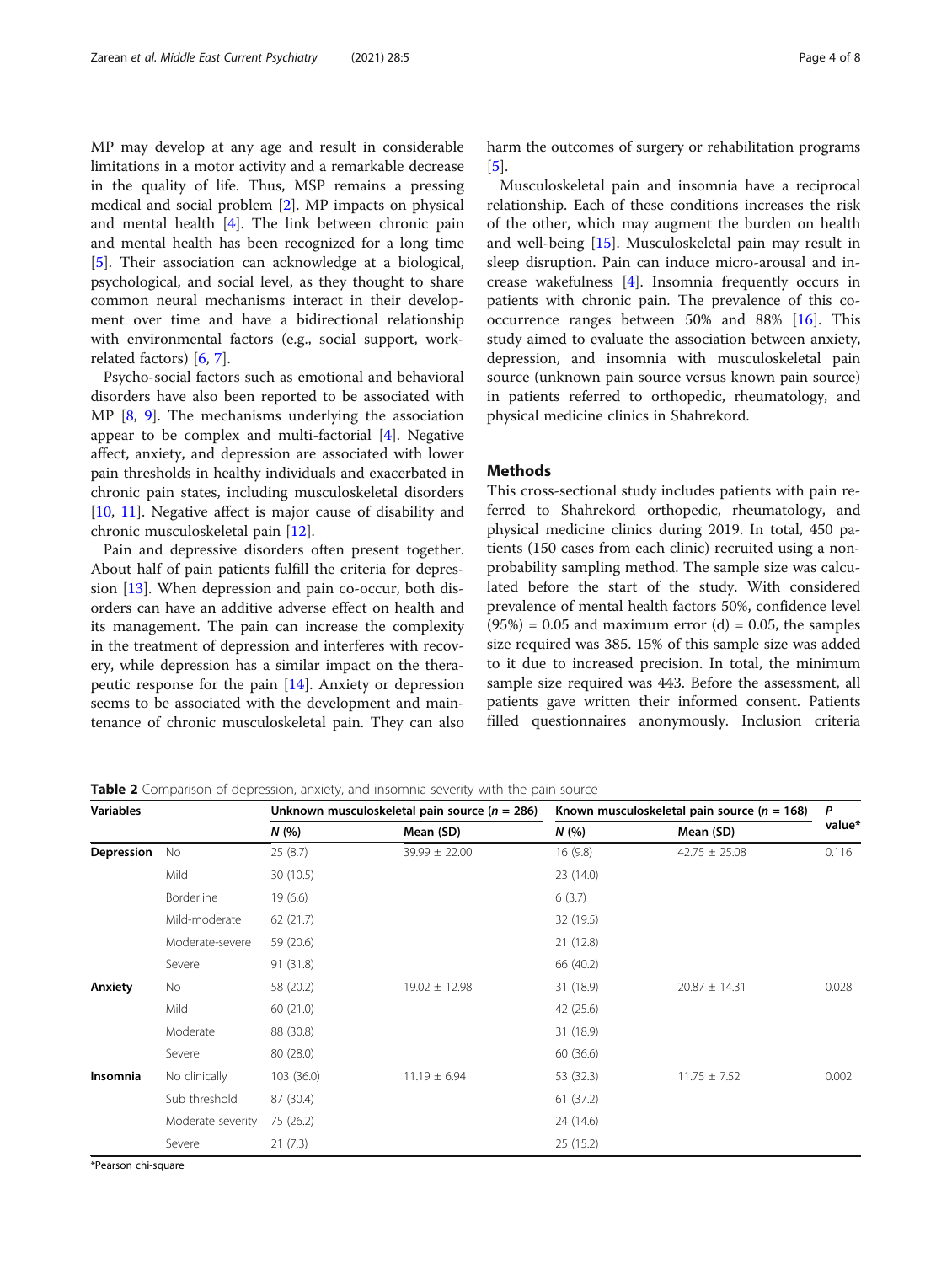<span id="page-4-0"></span>Table 3 Univariable and multivariable logistic regression results about the association between demographic and mental health variables with the pain source

| <b>Variables</b>         | Pain source          |              |                      |              |
|--------------------------|----------------------|--------------|----------------------|--------------|
|                          | <b>Univariable</b>   |              | Multivariable        |              |
|                          | OR (95% CI)          | $p$ value    | AOR (95% CI)         | p value      |
| Gender                   |                      |              |                      |              |
| Male                     | 0.543 (0.367, 0.804) | 0.002        | 0.524 (0.320, 0.858) | 0.010        |
| Female                   | $\mathbf{1}$         | $\mathbf{1}$ | 1                    | $\mathbf{1}$ |
| Having car               |                      |              |                      |              |
| Yes                      | 0.939 (0.639, 1.380) | 0.750        |                      |              |
| No                       | 1                    | $\mathbf{1}$ |                      |              |
| Home                     |                      |              |                      |              |
| Private                  | 0.831 (0.566, 1.221) | 0.346        |                      |              |
| Rental                   | 1                    | $\mathbf{1}$ |                      |              |
| Having personal Internet |                      |              |                      |              |
| Yes                      | 0.959 (0.652, 1.411) | 0.833        |                      |              |
| <b>No</b>                | $\mathbf{1}$         | $\mathbf{1}$ |                      |              |
| Income (million toman)   |                      |              |                      |              |
| $1 - 3$                  | 0.838 (0.560, 1.253) | 0.389        | 0.958 (0.608, 1.511) | 0.855        |
| > 3                      | 0.597 (0.290, 1.228) | 0.161        | 0.719 (0.324, 1.594) | 0.417        |
| $<$ 1                    | $\mathbf{1}$         | $\mathbf{1}$ | 1                    | $\mathbf{1}$ |
| Job                      |                      |              |                      |              |
| Farmer                   | 1.018 (0.530, 1.955) | 0.958        | 1.430 (0.674, 3.030) | 0.351        |
| Freelance job            | 0.889 (0.448, 1.763) | 0.736        | 1.205 (0.562, 2.583) | 0.632        |
| Employee                 | 1.059 (0.392, 1.016) | 0.852        | 1.546 (0.778, 3.072) | 0.214        |
| Others                   | 0.750 (0.427, 1.317) | 0.317        | 1.069 (0.556, 2.054) | 0.842        |
| Manual worker            | 0.250 (0.100, 0.623) | 0.003        | 0.427 (0.157, 1.160) | 0.095        |
| Unemployed/housewife     | 1                    | $\mathbf{1}$ | $\mathbf{1}$         | $\mathbf{1}$ |
| Age                      | 0.977 (0.964, 0.990) | < 0.001      | 0.978 (0.964, 0.992) | 0.003        |
| Depression               | 1.005 (0.997, 1.014) | 0.225        |                      |              |
| Anxiety                  | 1.010 (0.996, 1.025) | 0.163        | 1.007 (0.992, 1.022) | 0.373        |
| Insomnia                 | 1.011 (0.984, 1.038) | 0.429        | -                    |              |

were age over 20 years, musculoskeletal pain, and consent to participate in the study.

Goldberg's depression scale (GB), Beck Anxiety Inventory (BAI), and Morin Insomnia Severity Index (ISI) were used to collect data. The validity and reliability of all questionnaires have already been confirmed in Iran [[17,](#page-7-0) [18](#page-7-0)]. The Cronbach's alpha of the GB, BAI, and ISI questionnaires in this study was 0.91, 0.93, and 0.92, respectively. Demographic variables were included age, gender (male, female), job, have personal Internet, financial situation, and home type of the participants.

The GD questionnaire has 18 items which are assessed on a 6-grade Likert scale (very much  $= 5$ , quite a lot  $= 4$ , moderately = 3, somewhat = 2, just a little = 1, not at all

 $= 0$ ). The total score of the questionnaire ranges from 0 to 90, the range 0–9 shows no depression likely, 10–17 shows possibly mildly depressed, 18–21 shows borderline depression, 22–35 shows mild-moderate depression, 36–53 shows moderate-severe depression, and 54 and up shows severely depressed. The more total scores are, the higher depression level will be [\[18](#page-7-0)].

The BAI is a self-report measure of anxiety with 21 items. The Likert scale is "Not at all = 0," "Mildly, but it didn't bother me much =  $1$ ," "Moderately - it wasn't pleasant at times =  $2$ ," and "Severely – it bothered me a lot = 3." The total score is calculated by finding the sum of the 21 items. Scores range from 0 to 63; higher scores reflect greater levels of anxiety. A score of 0–7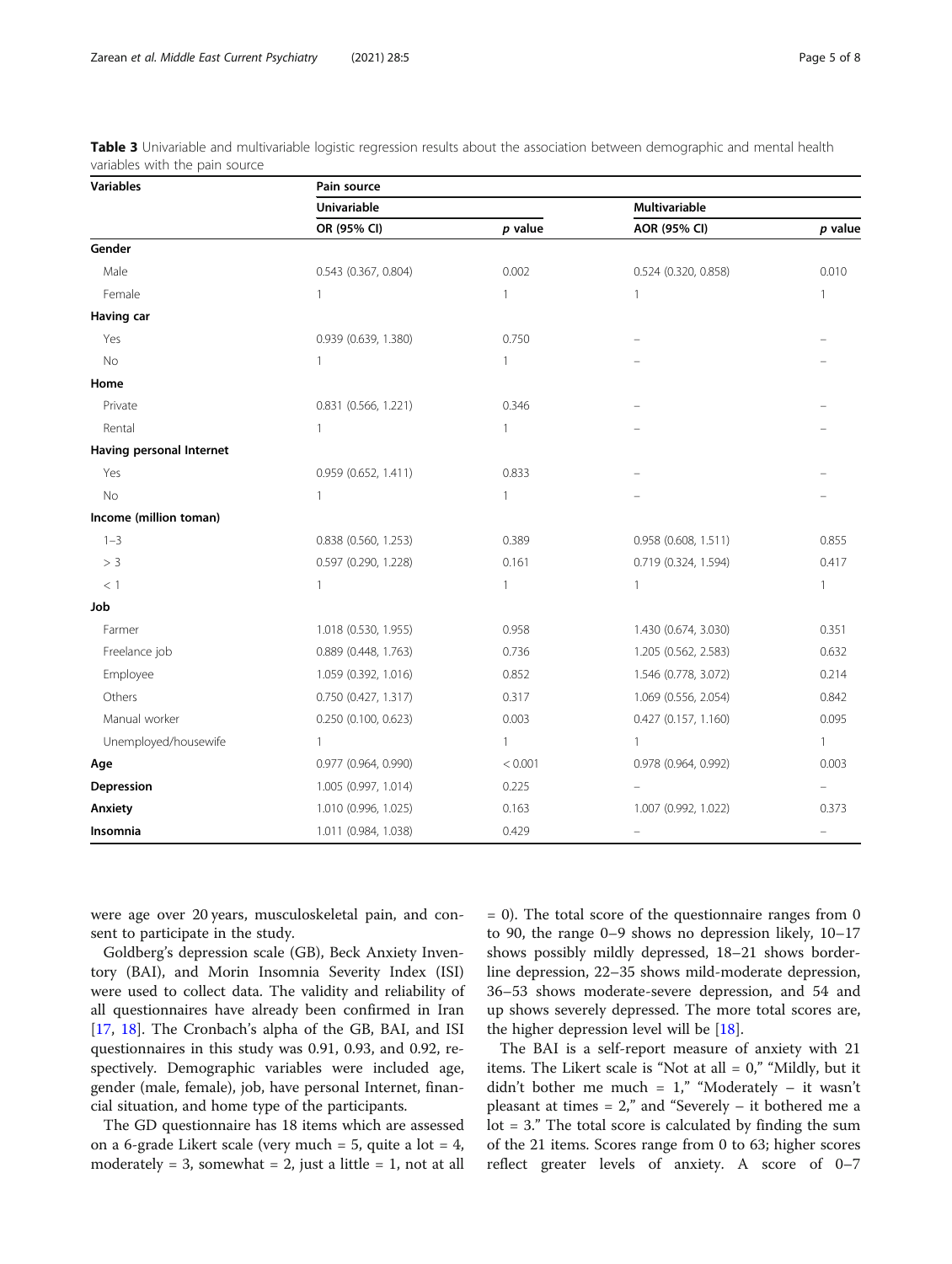represents no anxiety, 8–15 mild, 16–25 moderate, and a score of 36 and above represents potentially concerning levels of anxiety [[19](#page-7-0)].

The ISI consists of 25 items, which are evaluated on a five-point Likert scale ranging from 0 to 4. The minimum and maximum scores of this questionnaire are 0 and 28, and a higher score indicates a serious risk and need for clinical support. Patient with a score of 0–7 was regarded as no clinically significant insomnia, 8–14 as sub-threshold insomnia, 15–21 as clinical insomnia (moderate severity), and 22–28 as clinical insomnia (severe) [[17,](#page-7-0) [20\]](#page-7-0).

After collecting data, patients were divided into two groups: individuals with unknown musculoskeletal pain sources and individuals with known musculoskeletal pain sources. Anxiety, depression, and insomnia scores were compared between the two groups. For this, we used the Mann-Whitney test because the data distribution was not normal. Logistic regression models were used to determine the demographic variables and mental health factors that were related to pain source. All independent variables were entered into the univariable model and variables with a  $p$  value less than 0.2 were entered into the multivariable model. Odds ratio (OR), adjusted odds ratio (AOR), and 95% confidence intervals (95% CI) were reported. P values of  $< .05$  were considered statistically significant. All analysis was conducted with SPSS 26.

Ethical approval for this study was obtained from the Shahrekord University of Medical Sciences. The ethical code IR.SKUMS.REC.1397.232 was assigned to this study.

# Results

In this study, most participants were female (52.7%), were unemployed or housewife (41.1%), had no car (52.7%), had income less than one million toman (47.9%), had a rental house (51.5%), and had no personal Internet (54.2%). The mean  $(\pm SD)$  age of participants was  $41.90 \ (\pm 15.49)$  years. The mean (SD) of depression, anxiety, and insomnia in participants was  $41.00$  ( $\pm$ 23.18), 19.69 (± 13.49), and 11.40 (± 7.15), respectively.

Most people were severely depressed (39.4%), and the rest had no depression (9.1%), mild depression (11.8%), borderline depression (5.6%), mild-moderate depression (20.9%), and moderate-severe depression (17.8%). Depression was only dependent on the job variable and independent of other demographic variables (Table [1](#page-1-0)). The situation of depression in demographic subgroups is shown in Table [1.](#page-1-0) In each clinic, 150 patients were examined. Fifty-one patients in the physical medicine, 55 in the rheumatology, and 58 in the orthopedic clinic had MP with an unknown origin. There was no significant difference between the scores of depression in the two groups with the known and unknown pain source (OR =

1.00, 95% CI 0.99–1.01) (Table [3\)](#page-4-0). Also, depression severity was not associated with the pain source ( $p < 0.05$ ) (Table [2\)](#page-3-0).

In this survey, 31.1% of participants were in the severe anxiety, 26.4% in the moderate, 22.7% in mild, and 19.8% in the no anxiety group. Anxiety was dependent on gender and income ( $p < 0.05$ ) (Table [1](#page-1-0)). According to multivariable regression, anxiety scores were not related to the pain source (OR =  $1.00$ , 95% CI 0.99-1.02) (Table [3\)](#page-4-0). However, anxiety severity was significantly higher in the unknown pain source group ( $p < 0.05$ ) (Table [2\)](#page-3-0).

In this study, 34.7% of participants were in the no clinically significant, 32.9% in the subthreshold, 22.00% in the moderate-severe clinical, and 10.2% in the severe clinical insomnia group. Insomnia was independent of all demographic variables except for having a car. Insomnia in univariable regression was not significantly associated with pain source ( $OR = 1.01$ , 95% CI 0.98-1.03) and was not included in multivariable regression. However, insomnia severity was significantly higher in the unknown pain source group ( $p < 0.05$ ) (Table [2\)](#page-3-0).

In multivariable regression, demographic variables of gender (OR = 0.52, 95% CI 0.32–0.85) and age (OR = 0.97, 95% CI 0.96–0.99) were significantly associated with decrease the known source of pain. Men and older age were less OR to have an unknown source of pain than women and younger age, respectively.

# **Discussion**

In the study, most patients were severely depressed, with severe anxiety and no clinically significant insomnia. Also, the prevalence of depression, anxiety, and moderate to severe insomnia in both groups of patients with known and unknown pain origins was approximately more than two thirds and one third, respectively. Depression severity was not associated with the pain source. But anxiety and insomnia severity was higher in the unknown pain source group. Younger age and females were associated with an unknown pain source. We could not find studies comparing psychological variables in pain groups of known and unknown origin. Most studies compared the pain group with healthy people.

A study in North Carolina showed that depression was associated with significantly higher odds of reporting neck-shoulder pain or wrist/hand pain [\[21](#page-7-0)]. In a study conducted during 2015 in Turkey, there was a statistically positive significant relationship between the degree of pain and depressive symptoms [[22\]](#page-7-0). In Rio Grande do Sul, from February to June 2014 in elderly females, the score of depression symptoms in participants with chronic musculoskeletal pain was significantly higher as compared to participants without chronic musculoskeletal pain [\[23](#page-7-0)]. Another study in Indianapolis from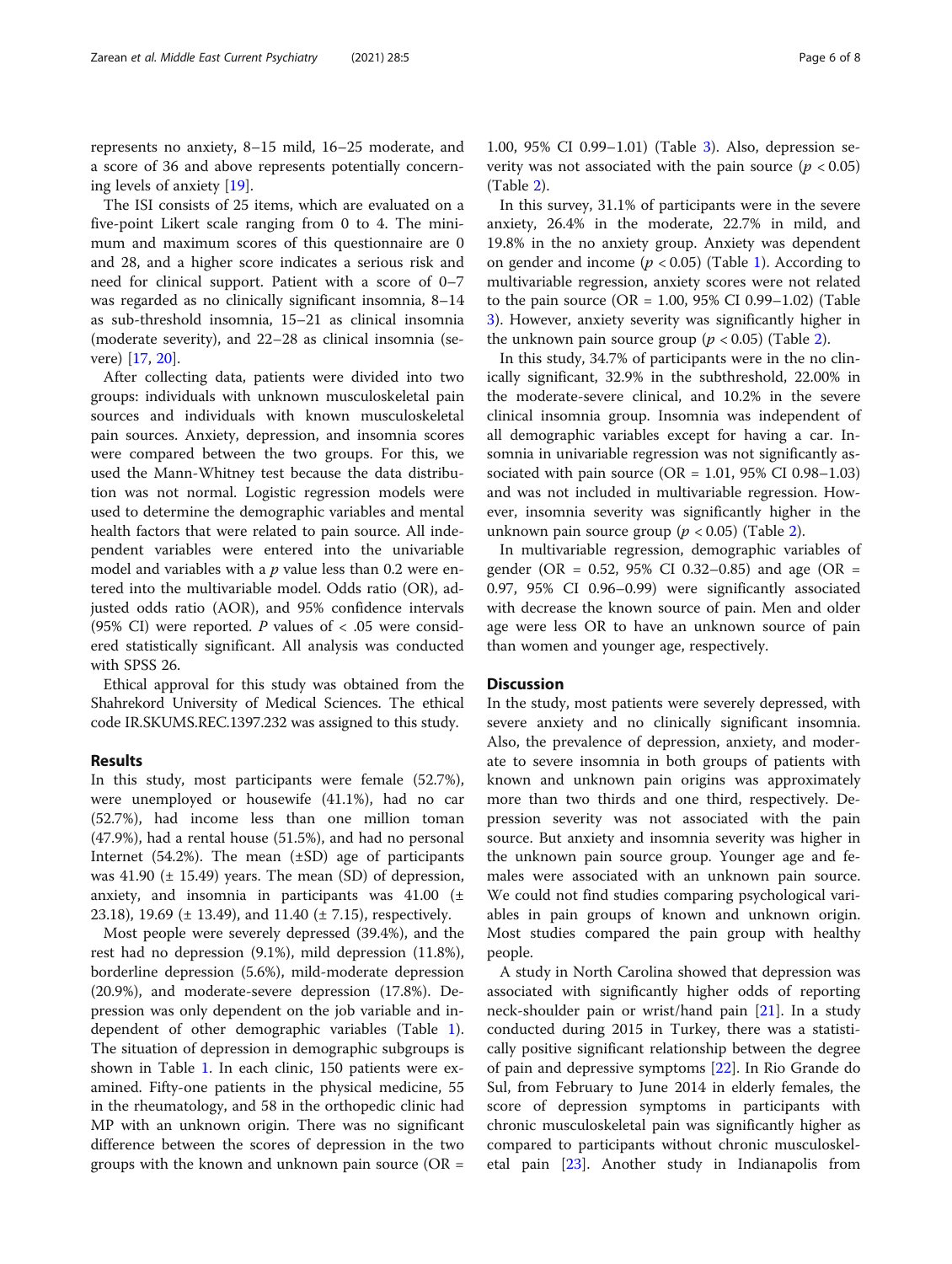December 2005 until June 2007 reported, the "Pain only" group had the least pain severity, the "Pain, depression, and anxiety" group had the greatest severity, and the "Pain and depression" and "Pain and anxiety" groups had intermediate severity [\[24\]](#page-7-0). Another study in Sweden and Australasia showed that pain catastrophizing and heightened depressed mood and have an additive and adverse effect on the impact of pain, relative to either alone [[25\]](#page-7-0). Depression is linked to pain strongly. There is little understanding of how this link works or how it might be utilized in clinical settings. It is not clear whether one of the symptoms precedes the other. Although, when both pain and depressive symptoms are present prognosis of the patient is significantly affected [[26\]](#page-7-0). Linton and Bergbom suggested two likely mechanisms that can help to explain the link between depression and pain. First, catastrophizing plays a central role in models of both pain and depression and hence might form a meaningful association between them. Second, emotion regulation is necessary for both depression and pain since both of them can be viewed as significant emotional stressors [[26\]](#page-7-0).

A study in Indianapolis, between December 2005 and June 2007, reported that the patients with both musculoskeletal pain and depression had greater psychosocial stress and anxiety than those without depression [\[27](#page-7-0)]. MP have associated with anxiety in several ways: (a) muscle tension is included as a part of the diagnostic criteria for generalized anxiety disorder, (b) pain can be a common symptom and a good indicator of an anxiety disorder, (c) anxiety is an independent predictor of the quality of life in patients with chronic MP, (d) anxiety leads to higher levels of pain chronicity, and (e) fear, anxiety, and avoidance are related to MP [\[28](#page-7-0)].

A study on a sample of Brazilian workers showed that musculoskeletal symptoms in the last 12 months were predictors for insomnia [\[29\]](#page-7-0). A longitudinal study in the Netherlands that baseline data collection took place between 2004 and 2007, with follow-up assessments of 2, 4, and 6 years later, showed insomnia is a risk factor for developing chronic pain. Depressive symptoms partially mediate the effect of insomnia with developing chronic pain [[30\]](#page-7-0). Another study that conducted in the USA between June 2010 and December 2011 showed that the prevalence of no clinically significant insomnia, subthreshold insomnia, moderate clinical insomnia, and severe clinical insomnia were 5.5%, 21.2%, 39.6%, and 33.7% in the chronic musculoskeletal pain participants with disability population, respectively. After controlling for depression, the correlation between pain and insomnia was weak that indicated that insomnia is only a modest part of pain and depression constructs [\[31](#page-7-0)]. Insomnia can originate from a painful medical condition but, in times, may evolve into its disorder related to, but separate from, the precipitating condition [\[32\]](#page-7-0). Dysfunctional sleep and sleep habits can become primary factors that perpetuate and maintain insomnia. Therefore, sleep disturbance is no longer directly caused by pain intensity [[31\]](#page-7-0). When this happens, insomnia can evolve from a secondary symptom of chronic pain to a primary comorbid condition with similar characteristics to primary insomnia [\[33](#page-7-0)].

One of the limitations of this study is the crosssectional nature and lack of causal inference and inverse causality. Another limitation of this study is the use of non-probability sampling and the inclusion of only volunteers in the study.

# Conclusion

There was a statistically significant relationship between anxiety and insomnia severity with the unknown musculoskeletal pain source. According to the high prevalence of depression, anxiety, and depression in both groups with known and unknown musculoskeletal pain sources, the cooperation of orthopedists, rheumatologists, and physical therapists with psychiatrist can be useful in improving the condition of patients.

#### Abbreviations

MSP: Musculoskeletal pain syndrome; MP: Musculoskeletal pain; GB: Goldberg's Depression Scale; BAI: Beck Anxiety Inventory; ISI: Morin Insomnia Severity Index; OR: Odds ratio; AOR: Adjusted odds ratio; CI: Confidence intervals; SD: Standard deviation

#### Acknowledgements

We would like to acknowledge Shahrekord University of Medical Sciences for financially supporting this project.

#### Authors' contributions

EZ and ST wrote the first draft, and the statistical analysis was conducted by AA. All authors contributed to the data collection, interpreting the results, and commenting on the initial manuscripts. The author(s) read and approved the final manuscript.

# Funding

The Shahrekord University of Medical Science supported this work.

#### Availability of data and materials

The datasets generated during and/or analyzed during the current study are available from the corresponding author (ST) on reasonable request.

#### Ethics approval and consent to participate

Ethics approval was obtained from the Shahrekord University of Medical Sciences with the ethical code IR.SKUMS.REC.1397.232. All patients have written their informed consent

### Consent for publication

Not applicable.

#### Competing interests

The authors declare that there is no conflict of interest.

#### Author details

<sup>1</sup> Clinical Research Development Unit, Hajar Hospital, Department of Psychiatry, School of Medicine, Shahrekord University of Medical Sciences, Shahrekord, Iran. <sup>2</sup>Department of Orthopedics, School of Medicine, Shahrekord University of Medical Sciences, Shahrekord, Iran. <sup>3</sup>Clinical Research Development Unit, Hajar Hospital, Department of Internal Medicine,